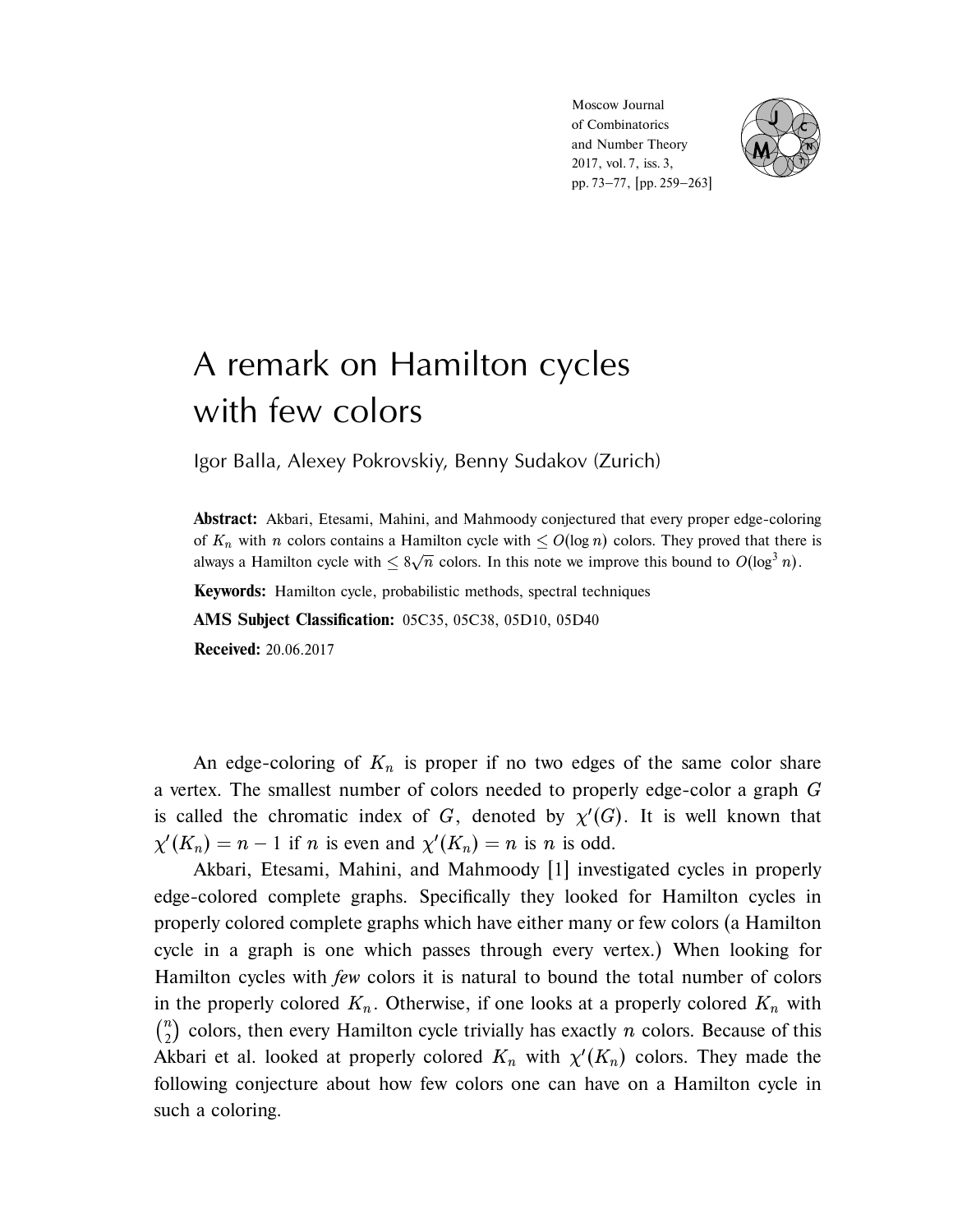Conjecture 1. (Akbari, Etesami, Mahini, and Mahmoody [1]). Every properly edge-colored  $K_n$  with  $\chi'(K_n)$  colors has a Hamilton cycle with  $\leq O(\log n)$  colors.

To see that there are proper  $\chi'(K_n)$ -edge-colored  $K_n$  with no Hamilton cycles with less than  $log n$  colors, consider a coloring of the edges of the complete graph with vertex set  $\mathbb{Z}_2^k$ , where the edge  $ij$  is colored by color  $i+j.$  Indeed, any Hamilton cycle of this graph contains  $0$  and any other vertex  $i$  is a sum of the colors of the edges on the path from  $\theta$  to  $i$ . Thus the number of edge colors must be at least  $\dim(\mathbb{Z}_2^k)=k.$ 

Towards Conjecture 1, Akbari et al. proved that every properly  $\chi'(K_n)$ -edgecolored  $K_n$  has a Hamilton cycle with  $8\sqrt{n}$  colors [1]. In this note we explain how to improve this to  $O(\log^3 n)$ .

THEOREM 1. *For any sufficiently large* n, any properly edge-colored  $K_n$  with  $\chi'(K_n)$  $colors$  *colors contains a Hamilton cycle with at most*  $O(log<sup>3</sup> n)$  *colors.* 

To prove Theorem 1 we select a set of  $\log^3 n$  colors at random and show that, with high probability, the subgraph consisting of these colors is Hamiltonian. The Hamiltonicity of this subgraph follows from the proof of Theorem 10 in Christofides and Markstrom [4]. First we show that, with high probability, all eigenvalues of this graph except the first one are small in absolute value, so that the graph is pseudorandom. Then a result of Krivelevich and Sudakov [5] implies that such graphs are Hamiltonian.

Given a d-regular graph H with vertex set  $\{1, \ldots, n\}$ , let A be the corresponding adjacency matrix, i.e. an  $n \times n$  matrix such that  $A_{i,j} = 1$  if  $ij \in E(H)$ and  $A_{i,j} = 0$  otherwise. Let  $\lambda_1 \geq \lambda_2 \geq \ldots \geq \lambda_n$  be the eigenvalues of A. Then we have  $d = \lambda_1$  and  $|\lambda_i| \le d$  for all  $i \in [n]$ . We define  $\lambda(H) = \max_{i=2}^n |\lambda_i|$  and note that the smaller  $\lambda(H)$  is, the more pseudo-random our graph H is. For any  $\lambda > 0$ , we say that H is an  $(n, d, \lambda)$ -graph if  $\lambda(H) \leq \lambda$ .

THEOREM 2 (Krivelevich and Sudakov [5]). *Let* H *be an*  $(n, d, \lambda)$ -graph. If n is *large enough and*

$$
\lambda \leq \frac{(\log\log n)^2}{1000\log n(\log\log\log n)}d,
$$

*then* H *is Hamiltonian.*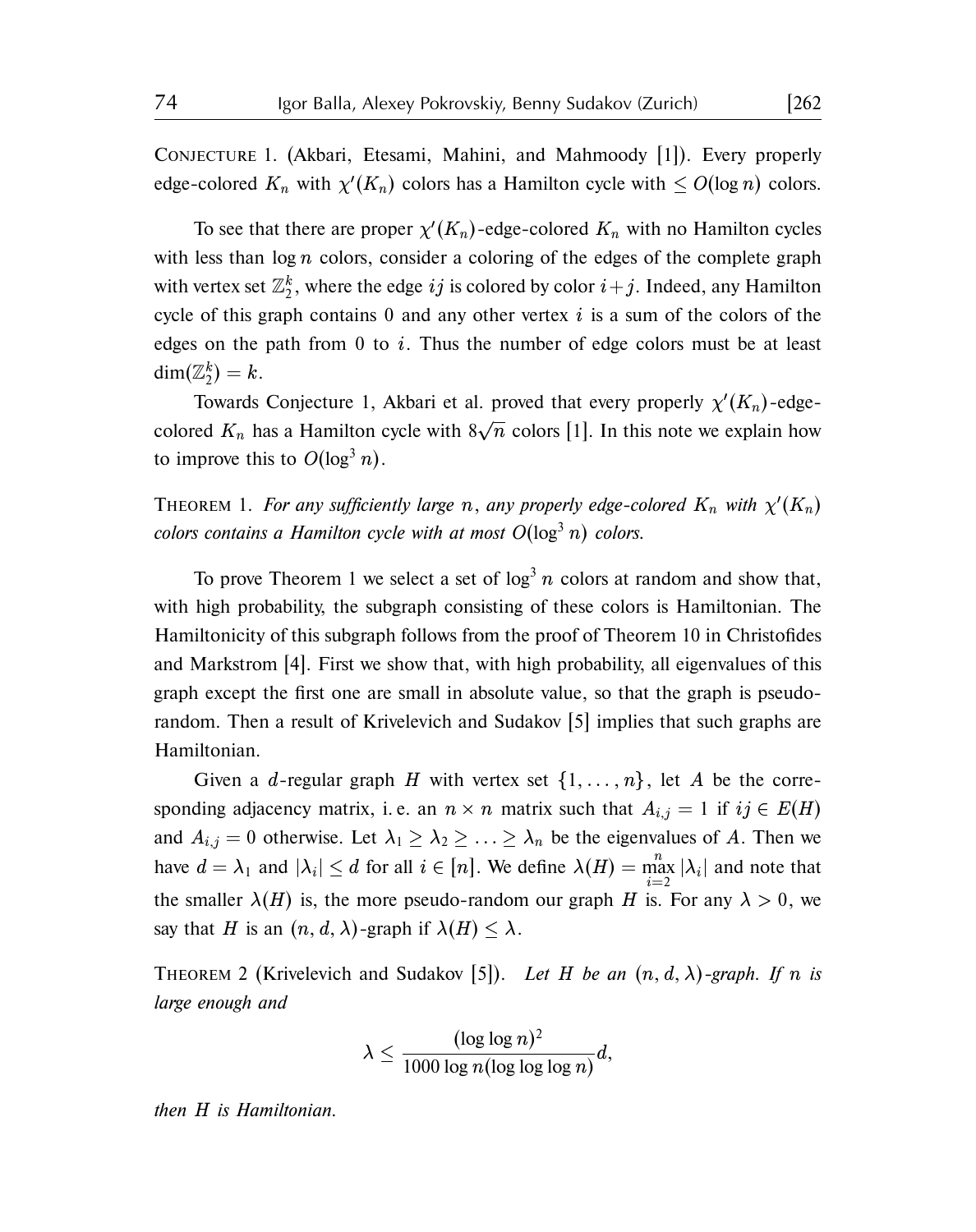Thus it will suffice to show that by choosing  $d = \log^3 n$  colors at random, the graph H we obtain is an  $(n, d, \frac{2 \log \log n}{\log n})$  $\frac{\log \log n}{\log n}$ d)-graph with high probability. Actually, H will only be regular when  $n$  is even and so we first prove the result for even  $n$ .

LEMMA 3. *For any sufficiently large even* n, any properly edge-colored  $K_n$  with  $n-1$ *colors contains a Hamilton cycle with at most*  $\log^3 n$  *colors.* 

The case of odd *n* can then be obtained from the above lemma as follows.

**PROOF OF THEOREM 1. The case of even n is given by Lemma 3. So let n be odd** and let a proper n edge-coloring of  $K_n$  be given. Note that each vertex u has a color  $c(u)$  which is not used by any of the edges incident to it. Moreover, since there are n colors, each color a must appear  $(n - 1)/2$  times and hence there is some vertex u such that  $c(u) = a$ . Thus if we add a new vertex v and for each  $u \in K_n$  color the edge uv with  $c(u)$ , we obtain a proper n edge-coloring of  $K_{n+1}$ . By Lemma 3, it has a Hamilton cycle with at most  $\log^3(n+1)$  colors, which forms a Hamilton path on  $K_n$ . By connecting the endpoints of the path (possibly using an extra color), we obtain a Hamilton cycle with at most  $\log^3(n+1) + 1$  colors.

The fact that  $\lambda(H)$  is small will follow from an operator Hoeffding inequality for Hilbert spaces, obtained by Christofides and Markstrom [3] (extending the work of [2]). To this end, let V be a Hilbert space of dimension d and  $S(V)$  be the set of self adjoint operators on V. For any  $A, B \in S(V)$ , we define  $A \leq B$  iff  $B - A$ is positive semidefinite and define  $[A, B] = \{C \in S(V) : A \le C \le B\}$ . We let  $||A|| = \sup$  $|v|=1$ |Av| denote the operator norm, where  $|v| = \sqrt{\langle v, v \rangle}$ .

Theorem 4 (Operator Hoeffding [3, 4]). *Let* V *be a Hilbert space of dimension* n and let  $0 = X_0, X_1, \ldots, X_d$  *be a martingale taking values in*  $S(V)$ *, such that*  $X_i - X_{i-1} \in \left[ -\frac{1}{2} \right]$  $\frac{1}{2}I, \frac{1}{2}$  $\frac{1}{2}I$  *for all*  $i \in [d]$ *. Then for*  $0 < t < 1/2$ *,* 

$$
P[||X_d - E[X_d]|| \ge dt] \le 2n \exp(-2dt^2).
$$

PROOF OF LEMMA 3. Given a proper edge-coloring  $c : E(K_n) \rightarrow [n-1]$ , let  $d = \log^3 n$  and let  $c_1, \ldots, c_d$  be a sequence of colors chosen independently and uniformly at random from  $[n-1]$ . For each  $l \in [d]$ , let  $A^{(l)}$  be the adjacency matrix of color  $c_l$  with probability  $\frac{n-1}{n}$  and  $A^{(l)} = I$  with probability  $1/n$ . Let  $A = A^{(1)} + \ldots + A^{(d)}$  and note that the probability that all d colors are distinct and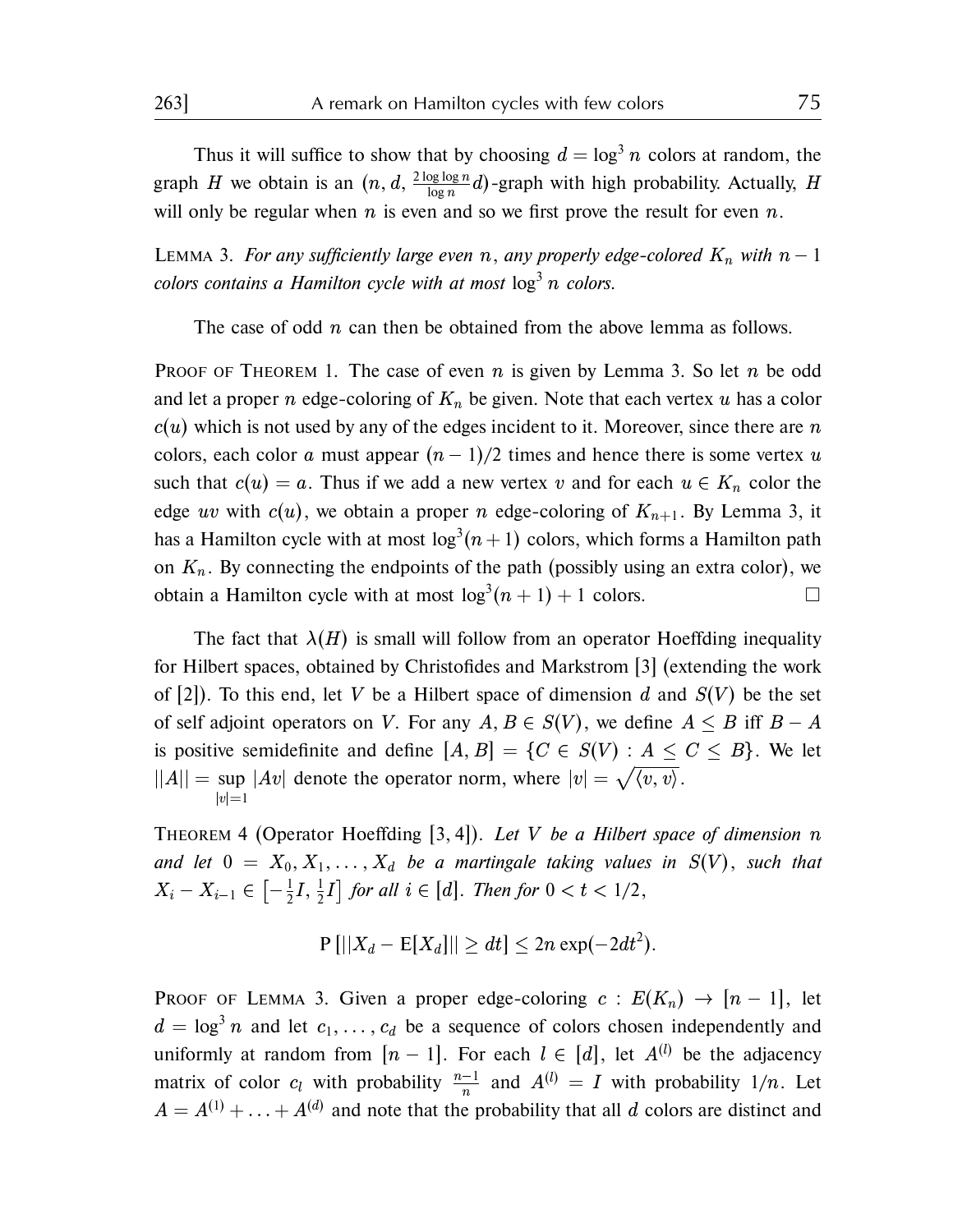all  $A^{(l)} \neq I$  is  $\frac{n-1}{n} \frac{n-2}{n} \dots \frac{n-d}{n} = 1 - o(1)$ . In this case, A is the adjacency matrix of a simple,  $d$ -regular graph  $H$ .

Furthermore, we claim that  $\lambda(H) = ||A - \frac{d}{dt}\lambda||$  $\frac{a}{n}J$  where J is the all 1's matrix. Indeed, letting  $v_1, \ldots, v_n$  be an orthonormal basis of eigenvectors of A ( $v_1$  is the all 1's vector), with corresponding eigenvalues  $\lambda_1 \geq \ldots \geq \lambda_n$ , we have  $(A - \frac{d}{n})$  $\frac{a}{n}J)v_1=0$ and  $(A - \frac{d}{n})$  $\frac{a}{n}J)v_i = \lambda_i v_i$  for all  $i \geq 2$ .

Also note that for each  $l \in [d]$ , the eigenvalues  $\mu_1 \geq \ldots \geq \mu_n$  of  $A^{(l)}$  satisfy  $\mu_1 = 1$  and  $|\mu_i| \leq 1$  for  $i \geq 2$ . Moreover,  $v = (1, \ldots, 1)$  is an eigenvector of  $\mu_1$  and hence  $Y_l = \frac{1}{2}$  $\frac{1}{2}(A^{(l)} - \frac{1}{n}$  $\frac{1}{n}$ J) has eigenvalues  $0, \mu_2/2, \ldots, \mu_n/2$ , so that  $Y_l \in \bigl[-\frac{1}{2}$  $\frac{1}{2}I, \frac{1}{2}$  $\frac{1}{2}I$ . Moreover, we have  $E[Y_l] = 0$  which implies that  $X_i = Y_1 + \ldots + Y_i$  is a martingale. Note also that  $X_d = \frac{1}{2}$  $\frac{1}{2}(A - \frac{d}{n})$  $\frac{d}{n}J$ ) and  $X_i \in S(\mathbb{R}^n)$  for all i. Thus, we can apply Theorem 4 with  $t = \log \log n / \log n$  to conclude that

$$
\mathrm{P}\left[\frac{1}{2}\lambda(H)\geq dt\right]=\mathrm{P}\left[\left|\left|X_d\right|\right|\geq dt\right]\leq 2n\exp(-2dt^2)=2n^{1-2(\log\log n)^2}\rightarrow 0
$$

as  $n \to \infty$ . Thus for n large enough, we have that with high probability

$$
\lambda(H) \leq 2dt \leq \frac{(\log \log n)^2}{1000 \log n (\log \log \log n)} d,
$$

and so in this case, we may apply Theorem 2 to conclude that  $H$  has a Hamilton  $\Box$ 

REMARK. One can deduce the Hamiltonicity of the random set of  $\log^3 n$  colors directly *from the statement of Theorem 10 in* [4]*. We choose not to do so for the convenience of the reader and since the proof of Christofides and Markstrom in* [4] *needs a version of Theorem 2 that works for multi-graphs with self-loops. Although such a theorem should have a very similar proof to that in* [5]*, it does not appear in the literature. We avoid this issue by observing that the graph we obtain is simple with high probability.*

## **Acknowledgment**

B. Sudakov's research is supported in part by SNSF grant 200021 175573.

## **Bibliography**

1. **S. Akbari, O. Etesami, H. Mahini, M. Mahmoody**, *On rainbow cycles in edge coloured complete graphs*, Australas. J. Combin. **37** (2007), 33–42.